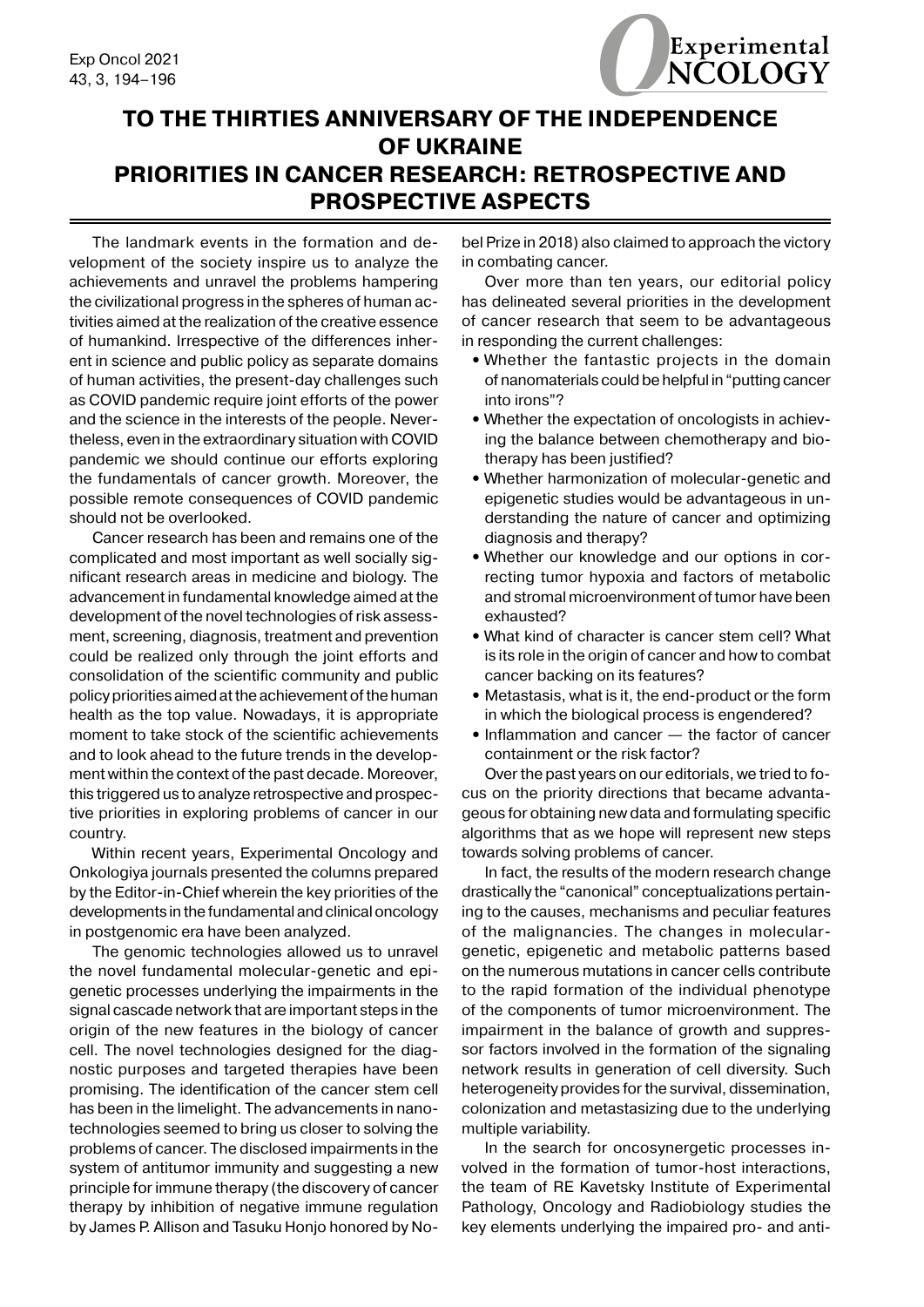oxidant system, the shifts in metabolome and signaling networks as well as molecular-genetic defects making up the entity of the malignant cell. The deepened understanding of the epigenetic mechanisms controlling the function of the genes continues to be relevant as the high-potential tool for controlling numerous multilevel processes in cancer cell.

The analysis of the role of epigenetic processes in modeling the landscape of gene expression not only changed drastically our perception of the basic mechanisms of carcinogenesis but also opened the unique options for understanding the interactions between the malignantly transformed cells and surrounding stromal components. Being potentially reversible, the epigenetic processes could be able to switch on/ off the silent genes, in particular via CpG islets. The changes in DNA methylation patterns may represent both the indicators of the risks and the predictors of the course of the malignant process. Posttranslational modification via the system of the "histone codes" facilitates the modulation of the gene expression in setting of proliferation, differentiation, apoptosis as well as the guided pharmacological correction. The efforts of the team of our Institute were focused on the determining the potential of microRNA in the regulation of gene expression in the framework of the known triad of the factors of epigenetic modification. We put forward the concept on the role of microRNA in globalization of host-tumor relations that allows us to propose tissue- and tumor-associated panels of microRNA for risk assessment, screening and monitoring of cancer as well as for predicting individualized sensitivity of tumors to chemotherapeutics.

The rapid rise in nanotechnologies allowed the scientists to extend beyond the traditional approaches in solving problems of cancer. The advancements in nanomaterials open the novel layer in our understanding of the role of the essential trace elements in biological processes, in particular, the role of ironcontaining proteins for maintaining cell functions as well as initiating malignant transformation and sustaining cancer progression. Metal-containing proteins are in the epicenter of the events that are relevant to the formation of drug resistance. In cooperation with the specialist in chemistry and material engineering, our team has developed the unique magnetically guided nanocomposition aimed at overcoming drug resistance. The further developments of the schedules and regimens of its application envisages the maximal selectivity of nanocomposition accumulation in tumor tissue offering new perspectives for overcoming drug resistance and curbing cancer aggressiveness.

The expression "aggressiveness of the malignant process" is frequently used both in scientific literature and in clinical practice. Nevertheless, the factors of this phenomenon have not been sufficiently analyzed from different perspectives. The "intellectual sequencing" of the molecular-genetic, cellular and subcellular components of all factors contributing to the aggressiveness of the tumor will allow better understand-

ing of the mechanisms generating oncosynergetic processes in the heterogeneous systems and may be advantageous for discovery of the novel markers and targets. Heterogeneity is the pivotal component in tumor progression being the source for the formation of the cells of metastatic pool and generation of the resistance to various factors of anticancer modalities.

Until recently, the stromal component of the tumor seemed to be considered of secondary importance. Nevertheless, according to present day state of knowledge, a number of processes intrinsic to tumor such as intratumor signaling, enzymatic and transport mechanisms, metabolism, oxygenation, immunogenicity are coordinated by the extracellular matrix to a large extent. A crosstalk between cancer cells and the tumor stroma is highly responsible for the progression of tumors and their metastasis. The collagens maintaining well-ordered structure of the stromal component represent the major component of the extracellular matrix. Meanwhile one should be aware also of tumor-associated microbiome that is far from being only background or inflammatory infiltrate.

It is high time to revise such an approach and focus on the tumor-stroma assembly as multistructural matrix taking on the role of "director" or "conductor" governing multiple proliferative and metabolic processes in the setting of the failure of central neurohumoral control. Several researchers are inclined to consider the solid tumors as the complex abnormal organs composed of multiple cell types (both cancer cells and cells of microenvironment) and extracellular matrix, the latter being modified and remodeled.

The multilayered matrix of the stromal component of tumor and the unlimited heterogeneity of the cells of parencymatous complex in combination with the distorted extracellular matrix provides for the optimal incubation milieu generating differently directed processes including the possible reprogramming of the stem cell functions. According to the modern concept of the role of stem cells in malignant process originating from Virchow's ideas put forward more than 150 years ago, cancer stem cells represent the unlimited source of the proliferative pool in tumors. Due to the peculiar metabolic and proliferative features and the low content of the differentiation clusters, cancer stem cells are highly tolerant to the factors intended for their elimination; their identification is also fraught with difficulties. The high propensity for the activation of the molecular transporters provides for the mechanisms of the resistance towards exo- and endogenous toxic factors. The complex hierarchy and multiplicity of the regulatory networks is the serious obstacle preventing identification of the key players involved in the malignant transformation of the stem cells.

Until recently, the microorganisms as the components of the internal milieu of the body including have not been considered more than "background" in tumor process or inflammatory infiltrate. Meanwhile, the recently completed Human Microbiome Project (2008–2013) gave valuable insight into the variety